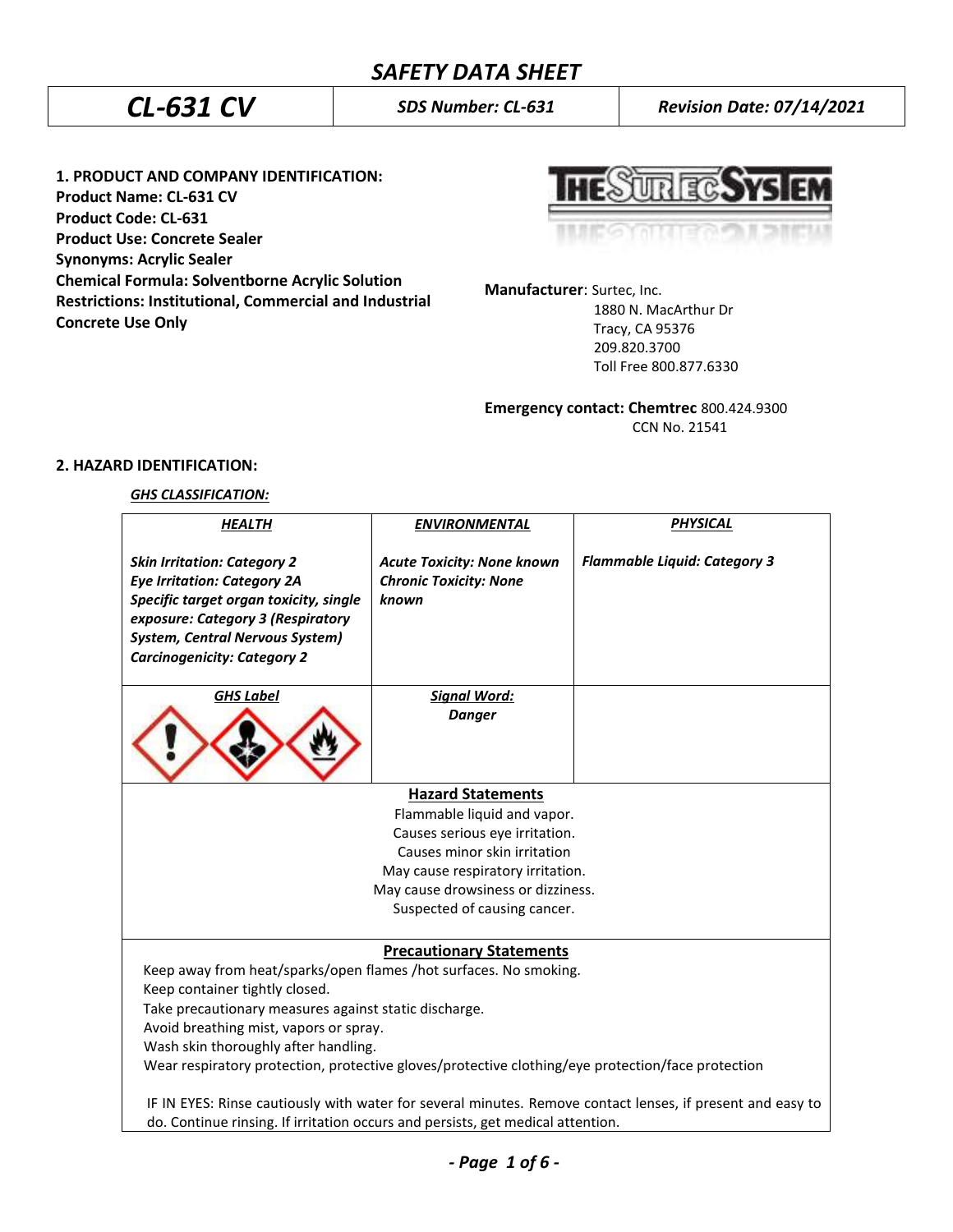# *SAFETY DATA SHEET*

*CL-631 CV SDS Number: CL-631 Revision Date: 07/14/2021*

IF ON SKIN: Remove immediately all contaminated clothing. Rinse skin with water for several minutes. If irritation occurs and persists, get medical attention.

IF SWALLOWED: Immediately call a Poison Center or physician. Do not induce vomiting.

IF INHALED: Remove victim to fresh air and keep at rest in a position comfortable for breathing. Call a POISON CENTER or physician if you feel unwell.

Store in a well-ventilated place. Keep cool. Dispose of contents/container in accordance with local regulation.

# **3. COMPOSITION/INFORMATION ON INGREDIENTS:**

| <b>INGREDIENT</b>                                                 | CAS NO.        | <b>PERCENT</b> | <b>HAZARDOUS</b> |
|-------------------------------------------------------------------|----------------|----------------|------------------|
| PARACHLOROBENZOTRIFLUORIDE                                        | $98 - 56 - 6$  | 50 - 70%       | YES              |
| DIMETHYL CARBONATE                                                | 616-38-6       | $5 - 7%$       | <b>YES</b>       |
| MIXED XYLENES                                                     | 1330-20-7      | $1.0 - 1.5%$   | YES              |
| ETHYLBENZENE                                                      | $100 - 41 - 4$ | $0.1 - 1.0\%$  | YES              |
|                                                                   |                |                |                  |
| Exact Percentages are being withheld as trade secret information. |                |                |                  |

#### **4. FIRST-AID MEASURES:**

*Eye Contact:* Rinse cautiously with water for several minutes. Remove contact lenses, if present and easy to do. Continue rinsing. If irritation occurs and persists, get medical attention.

*Skin Contact:* Remove immediately all contaminated clothing. Rinse skin with water for several minutes. If irritation occurs and persists, get medical attention.

*Inhalation:* Remove victim to fresh air and keep at rest in a position comfortable for breathing. Call a POISON CENTER or physician if you feel unwell.

*Ingestion:* Immediately call a Poison Center or physician. Do not induce vomiting.

#### **5. FIRE-FIGHTING MEASURES:**

*Unusual Fire Explosion Hazards:* In poorly ventilated areas, vapors may accumulate and travel to locations distant to the work area. Be aware of any flame or spark sources which could ignite vapors near and in range of the work area. *Fire Extinguishing media:* Use dry chemical, carbon dioxide or alcohol-resistant foam.

#### *Hazards during fire-fighting:*

Containers may rupture when exposed to extreme heat.

#### *Protective equipment for fire-fighting:*

Wear NFPA-approved self-contained breathing apparatus, helmet, hood, boots and gloves.

### **6. ACCIDENTAL RELEASE MEASURES:**

#### *Personal precautions:*

Use recommended personal protective clothing and equipment, including eye protection, chemically resistant gloves and vapor respirator. To prevent slipping, do not walk through spilled material.

#### *Environmental precautions:*

Follow all Federal, State and Local regulations when storing and disposing of substances. Do not allow material to run off of work area, and material should be absorbed, collected and disposed of in accordance with regulations. Keep product from entering storm drains. Consult local and federal guidelines for proper disposal of these materials.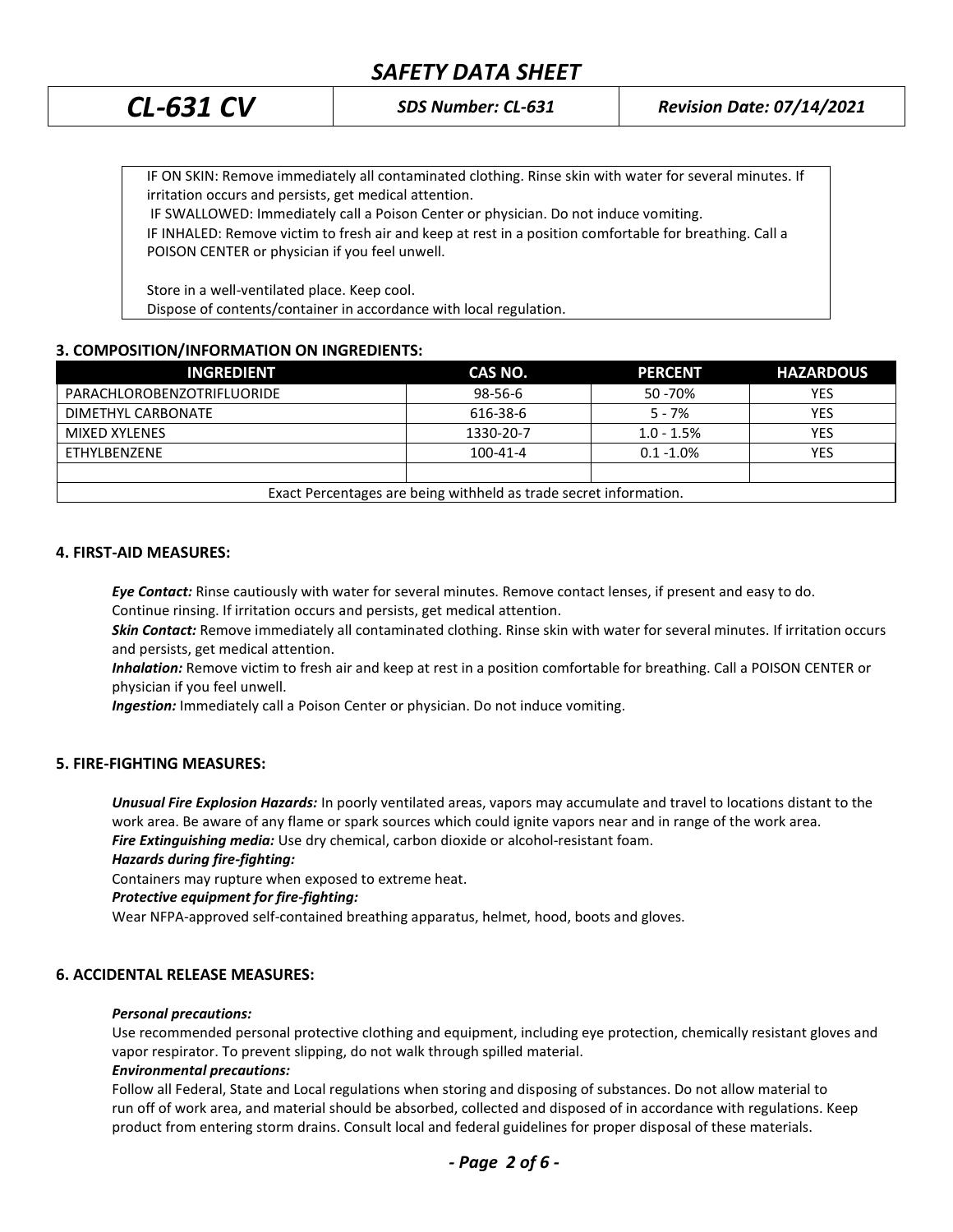#### *Cleanup:*

General: In poorly ventilated areas, vapors may accumulate and travel to locations distant to the work area. Be aware of any flame or spark sources which could ignite vapors near and in range of the work area. Eliminate all ignition sources in the immediate area. Use clean non-sparking tools for spill cleanup.

- For small amounts of released material: Absorb or cover with inert absorbent, sand or dry earth. Transfer to a metal or HDPE container for disposal. - For large amounts of released material: Dike around spilled material with absorbent to contain. Absorb or cover with inert absorbent, sand or dry earth. Transfer to a metal container for disposal.

#### **7. HANDLING and STORAGE:**

#### *Handling:*

**General advice -** No specific measures are necessary provided product and recommended protective clothing/equipment are used correctly. Avoid contact with skin or eyes. Avoid breathing mist, vapors or spray.

Do not mix with other chemicals. This is a commercial product, not intended for home use. Keep out of reach of children. *Storage:*

**General advice -** Protect against physical damage. Keep away from heat or sources of ignition. Keep away from oxidizing agents. Store in tightly closed containers in a cool, well ventilated area. Do not allow product to freeze.

## *Shelf Life:*

Minimum 12 months

#### **8. EXPOSURE CONTROLS and PERSONAL PROTECTION:**

#### *Advice on system design:*

Provide local exhaust ventilation to control vapors for published exposure limits.

#### *Personal protective equipment (HMIS rating 'I'):*

**Eye protection**: Wear safety glasses with side shields or safety goggles to prevent exposure or full face shield if splash hazard exists.

**Skin protection**: Chemical-resistant gloves. Wear appropriate protective clothing to prevent possible skin contact.

**Respiratory protection**: NIOSH-OSHA respirator with organic vapor cartridges.

**General safety and hygiene measures**: Exercise stringent hygiene practices to minimize exposure.

If contact occurs, wash any body part with soap and water immediately. Wash hands after use, and

before eating, drinking or smoking.

#### *Other protective measures:*

Nearby running water on the job site is necessary, should an accident occur.

#### *Exposure Guidelines:*

| ACGIH TLV: | 100 ppm (1330-20-7), 20 ppm (100-41-4), |
|------------|-----------------------------------------|
| STEL:      | 150 ppm (1330-20-7), 125 ppm (100-41-4) |

OSHA PEL: 100 ppm (1330-20-7), 100 ppm (100-41-4)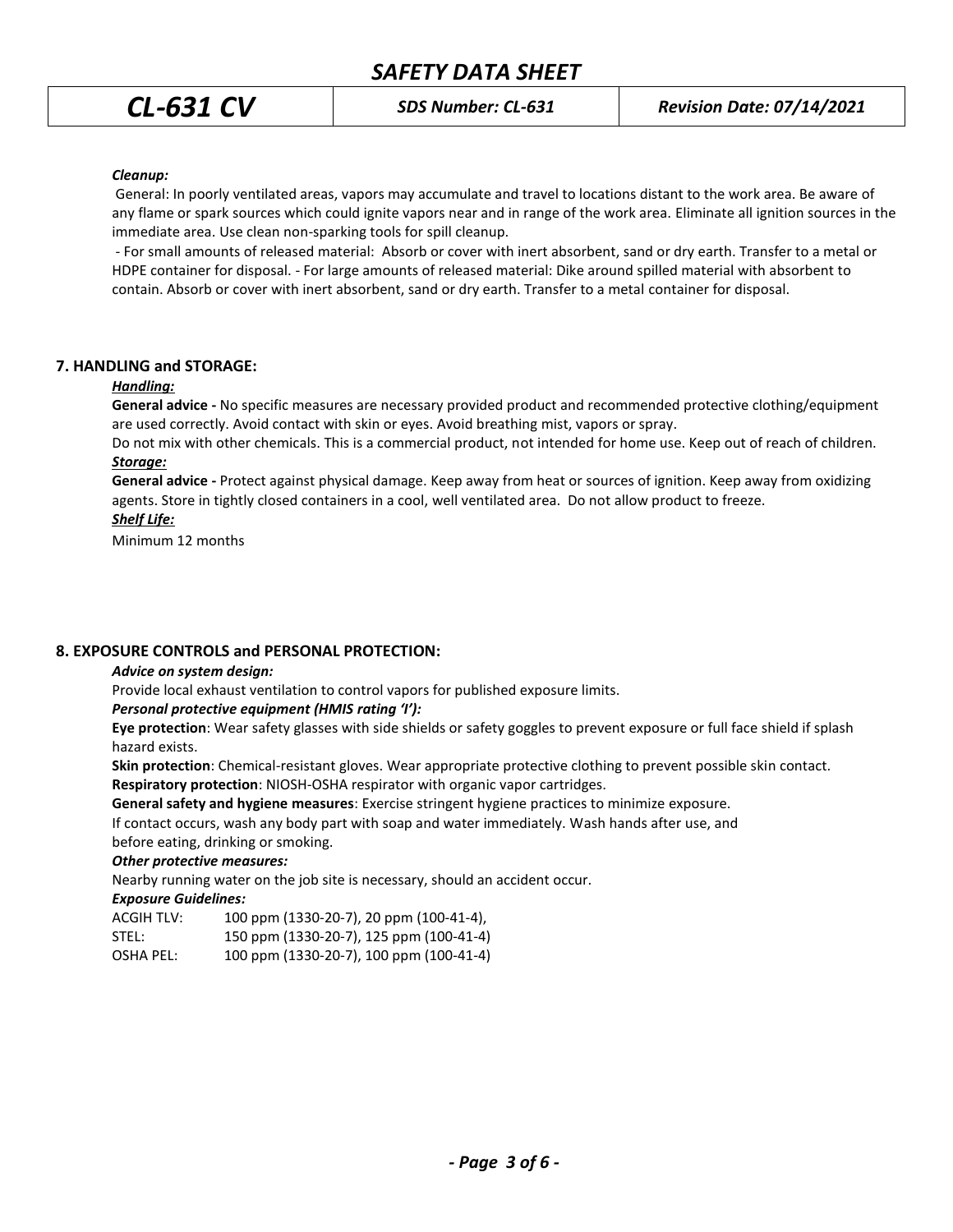# *SAFETY DATA SHEET*

#### **9. PHYSICAL and CHEMICAL PROPERTIES:**

| Appearance:                 | Clear Liquid             | Flash Point:                     | $82^{\circ}$ F           |
|-----------------------------|--------------------------|----------------------------------|--------------------------|
| Odor:                       | Sweet, pungent           | Upper/Lower Flammability Limits: | No information available |
| pH value:                   | N/A                      | Relative Density (water):        | 1.23                     |
| Specific gravity:           | 1.23                     | Auto-Ignition Temperature:       | No information available |
| Solidification temperature: | No information available | Decomposition temperature:       | No information available |
| Freezing/Melting point:     | N/A                      | <b>Partition Coefficient</b>     | No information available |
| Boiling point:              | No information available | Odor Threshold                   | No information available |
| Vapor density:              | No information available | Viscosity:                       | 29 seconds (Zahn #1)     |
| Vapor pressure:             | No information available | <b>Partition Coefficient</b>     | No information available |
| <b>Evaporation Rate:</b>    | No information available | Solubility in water:             | None                     |
| Regulatory VOC:             | 99 g/l                   |                                  |                          |

#### **10. STABILITY and REACTIVITY:**

*Conditions to avoid:* Ignition sources. Excessive heat or flame. Freezing. *Substances to avoid:* Strong oxidizing agents, acid, bases and exposure to water or moisture. *Hazardous reactions:* Product is chemically stable under normal conditions of use and storage. *Decomposition or By-products:* In fire conditions: carbon monoxide (CO), carbon dioxide (CO2).

### **11. TOXICOLOGY INFORMATION:**

*Acute Toxicity (Symptoms):* **Oral:** Ingestion may cause nausea, vomiting, and diarrhea. **Eye irritation:** May cause serious irritation, redness, tearing. **Skin irritation:** Irritation, redness, dryness from defatting of skin. **Inhalation:** Irritation to the respiratory tract, nose and throat.

*Target Organ Effects - Single Exposure: (Respiratory System):* May cause respiratory irritation*; (Central Nervous System):*  May cause drowsiness or dizziness.

#### *Chronic Toxicity:*

**Other information:** No human carcinogenic substances as defined by ACGIH and/or OSHA. NTP classifies Parachlorobenzotrifluoride as a carcinogen. IARC classifies Ethylbenzene (100-41-4) as Group 2B: Possibly carcinogenic to humans. ACGIH classifies Ethylbenzene as a confirmed animal carcinogen with unknown relevance to humans. Product not classifiable as a human carcinogen.

# **12. ECOLOGICAL INFORMATION:**

*Biodegradation:* Test method: Unspecified Analysis method: Unspecified Degree of elimination: Not Established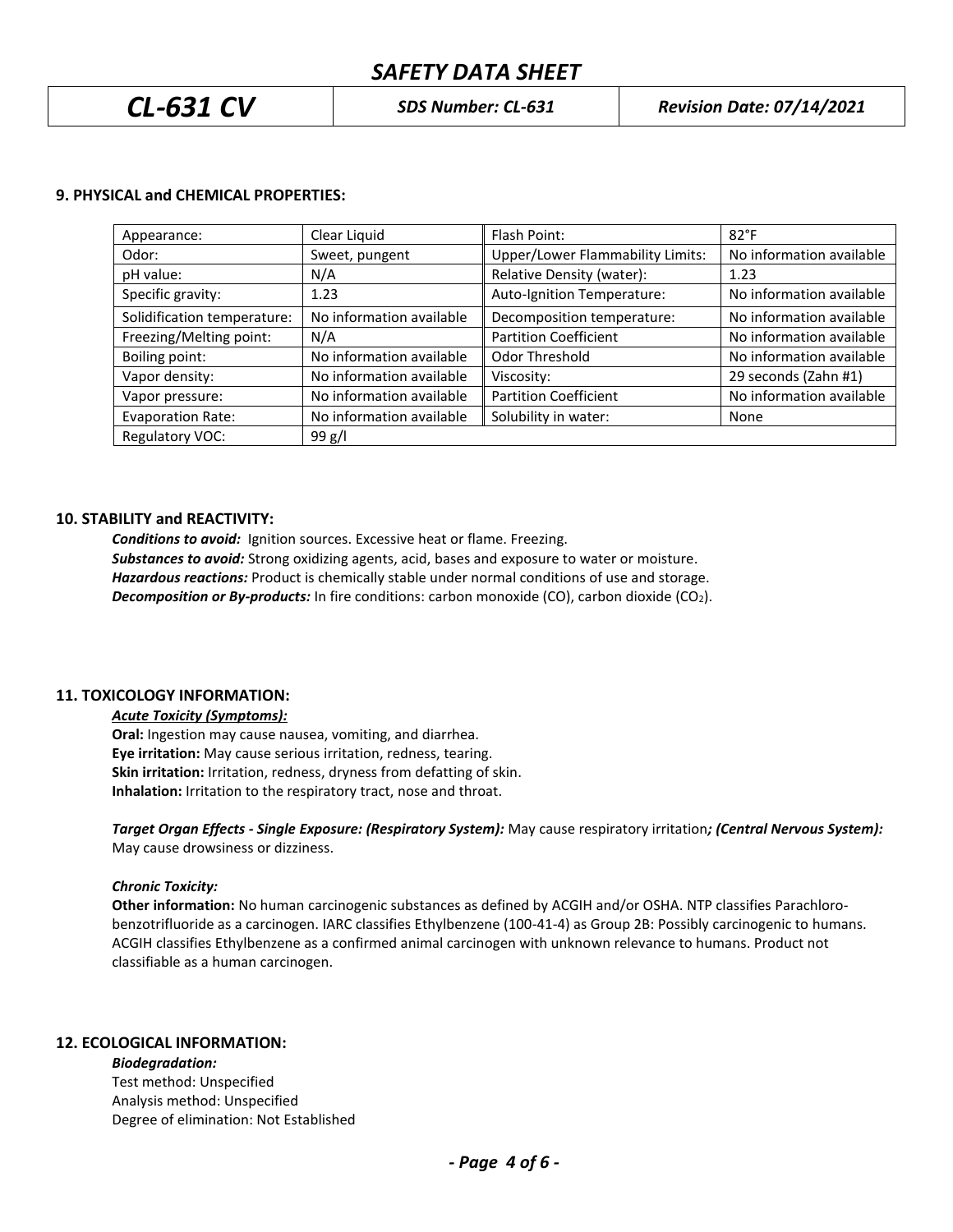#### *Environmental toxicity:*

Acute and prolonged toxicity to fish: Not Established Toxicity to microorganisms: Not Established Other ecotoxicological advice: Not Established

## **13. DISPOSAL CONSIDERATIONS:**

*Waste disposal of substance:* Dispose of in accordance with all Federal, State and Local regulations when storing and disposing of substances. It is the waste generator's responsibility to determine if a particular waste is hazardous under RCRA (EPA regulations for hazardous waste).

*Container disposal:* Dispose of in a licensed facility. Do not reuse container.

*RCRA:*

Unspecified.

### **14. TRANSPORTATION INFORMATION:**

| DOT:                  |                                                      |
|-----------------------|------------------------------------------------------|
| UN/ID No:             | 1263                                                 |
|                       | Proper Shipping Name: PAINT (FLASH POINT ABOVE 73°F) |
| <b>Hazard Class:</b>  | R                                                    |
| <b>Packing Group:</b> | ш                                                    |

### **15. REGULATORY INFORMATION:**

| <b>Federal Regulations:</b> |  |  |
|-----------------------------|--|--|
| <b>Registration status:</b> |  |  |
| $TSCA$ $IR2$                |  |  |

TSCA, US: TSCA, US: TELL COMPONENTS are listed or exempt.

SARA hazard category (EPCRA 311/312): Fire hazard

 Acute health hazard Chronic health hazard

#### **SARA TITLE III, SECTION 313:**

| <b>Chemical Name:</b> |
|-----------------------|
| Mixed Xylenes         |
| Ethylbenzene          |
|                       |

### *State Regulations:*

Chemicals known to the State of California to cause cancer, birth defects or other reproductive harm

| <b>Chemical Name:</b>      |  |
|----------------------------|--|
| Parachlorobenzotrifluoride |  |
| Ethylbenzene               |  |
| Toluene (trace)            |  |
| Benzene (trace)            |  |
|                            |  |